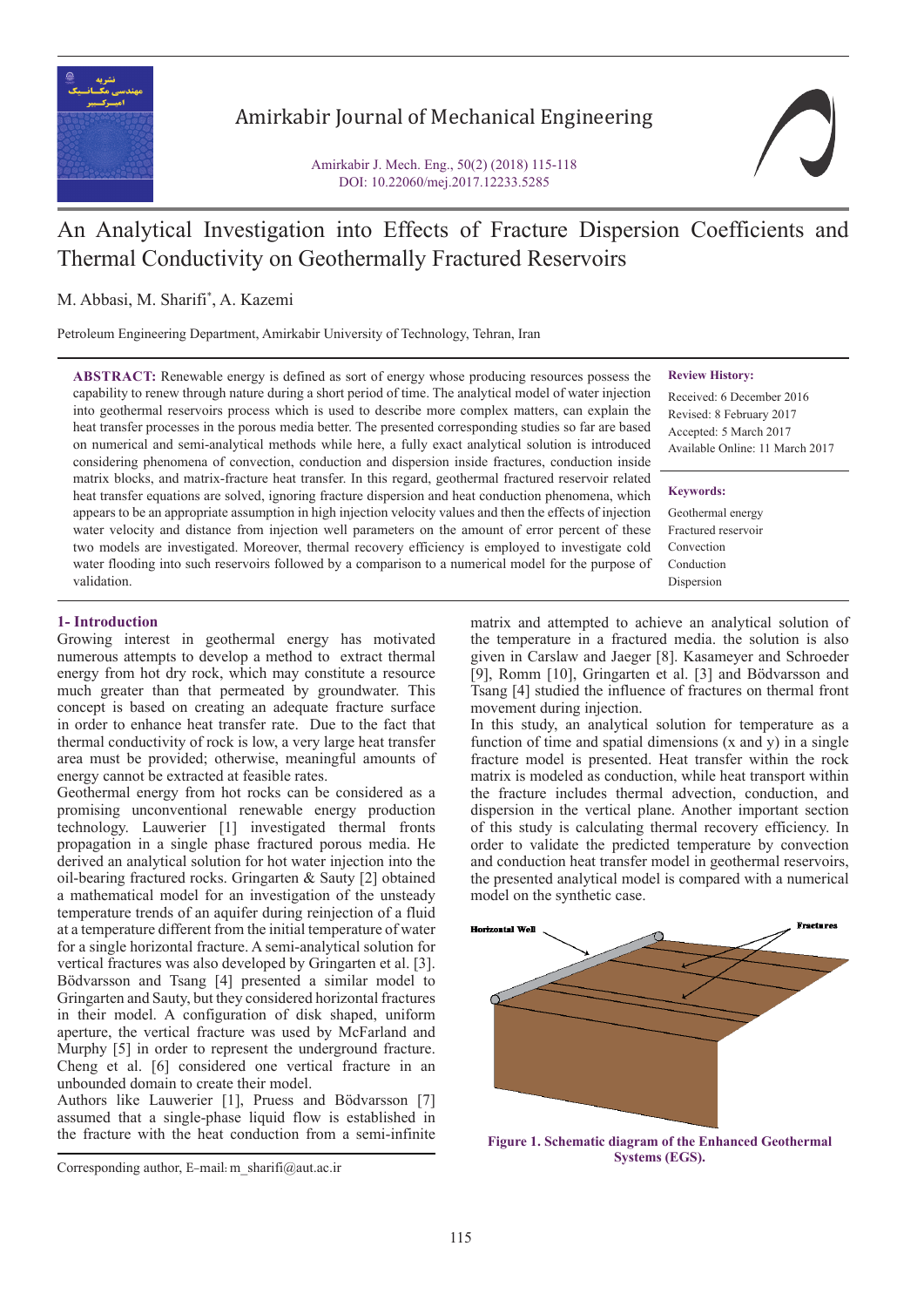### **2- Physical System and Governing Equations**

A fractured geothermal system and a thermal front propagation in a single fracture have been depicted in Fig. 1. During the injection of cold water into the hot fractured rocks, the injected cold water circulates through hot fractured rocks and is extracted at the surface through the production well as hot fluid. Either water or steam or even a combination of both could be the resultant hot fluid obtained from the geothermal system depending upon the system is liquid-dominated or vapor-dominated. Fig. 1 also shows a single vertical fracture. In this Figure, 2b is the fracture aperture related to the parallel plate model, and 2B is the half fracture spacing. The major transport process within fracture is thermal advection, while conduction is considered to be the major transport process within the matrix. Also, heat flux transfer between matrix and fracture is considered.

#### **3- Governing Equations for Heat Transfer**

The differential equation which governs the fluid temperature in the fracture can be derived by applying energy balance in a control volume in the fracture. The derivation is similar to those presented by Lauwerier [1], Gringarten et al. [3], and Bödvarsson and Tsang [4]. The fracture equation is:

$$
\frac{\partial T_f}{\partial t} = D_f \frac{\partial^2 T_f}{\partial x^2} + D_L \frac{\partial^2 T_f}{\partial x^2} - v \frac{\partial T_f}{\partial x} + \frac{\lambda_m}{\rho_f c_f b} \frac{\partial T_m}{\partial y} \bigg|_{y=b}
$$
(1)

by the one-dimensional heat conduction equation:<br> $\frac{1}{2}$ The temperature distribution in the rock matrix is governed *T b b y iy* = he temperature distribution in the rock mat

$$
\frac{\partial T_m}{\partial t} = D_m \frac{\partial^2 T_m}{\partial^2 y} \tag{2}
$$

### **4- Results and Discussion**

A synthetic model is made use of to verify the derived analytical solution by comparing them with those based on the numerical model.

Comparison of the energy production rate calculated by numerical (TETRAD) solution with the analytical solution as well as the analytical solution for a semi-infinite matrix is displayed in Fig. 2. It is worth mentioning that the last model overestimates the energy production rate, while the numerical simulation and analytical results are in a good agreement. Therefore, it can be concluded that for the purpose of energy



**Figure 2. Energy production rates for the single vertical fracture model: analytical model, numerical (TETRAD) solution [11], and infinite matrix (Carslaw and Jaeger [8]).**

depletion, the assumption of semi-infinite matrix block dimension is not a very good approximation under these conditions.

#### **5- Conclusions**

A general transient solution has been developed for the problem of heat transfer in discrete, parallel fractures. The solution is in the form of a double integral that is evaluated by Gaussian quadrature. Processes that are accounted for are convection along the fractures, mechanical dispersion, and conduction along the fractures, conduction from the fractures into the intervening porous matrix. A simpler solution has also been presented that is valid when it is reasonable to neglect longitudinal dispersion and conduction in the fractures. The analytical solution is remarkably simple and fast, thus sensitivity studies are readily done and important parameter groupings can be readily identified. Although a number of assumptions that were made resulted in a highly idealized system, the analytical models provide a framework for studying the mechanics of heat transfer in fractured porous media and as such can be regarded as a basic building block for solutions to problems involving more complicated systems. They will also be useful in verifying numerical models developed for this purpose. By applying the analytical solutions to field or laboratory data, they will assist in the task of parameter identification, thus enabling predictions to be made with models of more elaborate fractured systems.

#### **References**

- [1] H. Lauwerier, The transport of heat in an oil layer caused by the injection of hot fluid, *Applied Scientific Research, Section A*, 5(2-3) (1955) 145-150.
- [2] A. Gringarten, J. Sauty, A theoretical study of heat extraction from aquifers with uniform regional flow, *Journal of Geophysical Research*, 80(35) (1975) 4956- 4962.
- [3] A. Gringarten, P. Witherspoon, Y. Ohnishi, Theory of heat extraction from fractured hot dry rock, *Journal of Geophysical Research*, 80(8) (1975) 1120-1124.
- [4] G.S. Bödvarsson, C.F. Tsang, Injection and thermal breakthrough in fractured geothermal reservoirs, *Journal of Geophysical Research: Solid Earth*, 87(B2) (1982) 1031-1048.
- [5] R.D. McFarland, H. Murphy, *Extracting energy from hydraulically-fractured geothermal reservoirs*, Los Alamos Scientific Lab., N. Mex.(USA), 1976.
- [6] A.D. Cheng, A. Ghassemi, E. Detournay, Integral equation solution of heat extraction from a fracture in hot dry rock, *International Journal for Numerical and Analytical Methods in Geomechanics*, 25(13) (2001) 1327-1338.
- [7] K. Pruess, G. Bodvarsson, Thermal effects of reinjection in geothermal reservoirs with major vertical fractures, *Journal of Petroleum Technology*, 36(09) (1984) 1,567- 561,578.
- [8] H.S. Carslaw, J.C. Jaeger, *Conduction of heat in solids*, Oxford: Clarendon Press, 1959, 2nd ed., (1959).
- [9] P. Kasameyer, R. Schroeder, *Thermal depletion of liquiddominated geothermal reservoirs with fracture and pore permeability*, UCRL-77323 preprint (December, 1975), (1975).